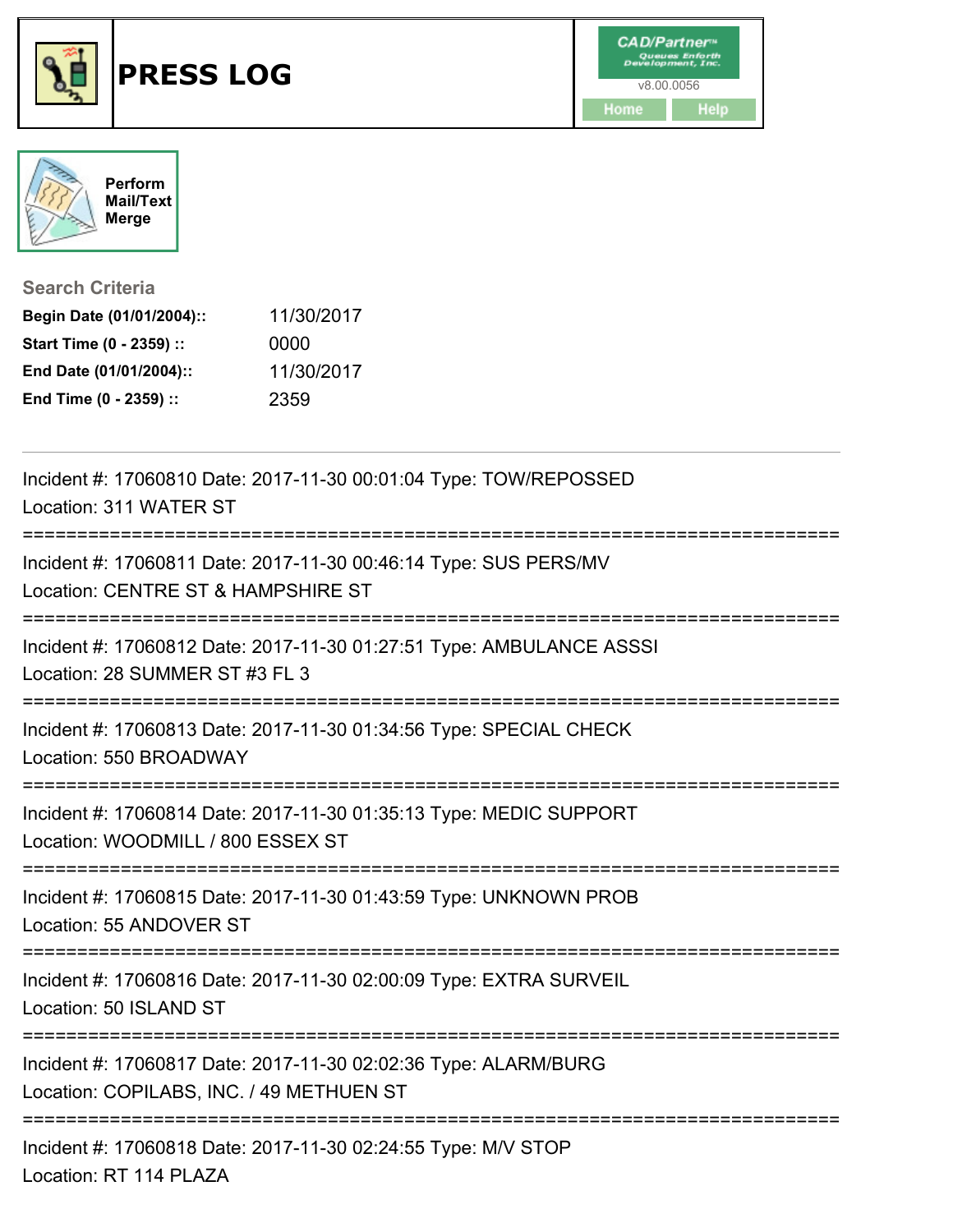| Incident #: 17060819 Date: 2017-11-30 02:32:23 Type: M/V STOP<br>Location: JIMENEZ SUPER MARKET / 117 NEWBURY ST |
|------------------------------------------------------------------------------------------------------------------|
| Incident #: 17060820 Date: 2017-11-30 02:33:26 Type: M/V STOP<br>Location: 137 WILLOW ST                         |
| Incident #: 17060821 Date: 2017-11-30 02:40:36 Type: M/V STOP<br>Location: BENNETT ST & WATER ST                 |
| Incident #: 17060822 Date: 2017-11-30 03:02:45 Type: THREATS<br>Location: 273 S BROADWAY FL 2                    |
| Incident #: 17060823 Date: 2017-11-30 03:22:39 Type: M/V STOP<br>Location: ESSEX ST & HAMPSHIRE ST               |
| Incident #: 17060824 Date: 2017-11-30 03:24:39 Type: M/V STOP<br>Location: BROADWAY & ESSEX ST                   |
| Incident #: 17060825 Date: 2017-11-30 03:37:08 Type: M/V STOP<br>Location: FERRY & EAST HAVERHILL                |
| Incident #: 17060826 Date: 2017-11-30 04:45:51 Type: MEDIC SUPPORT<br>Location: 296 COMMON ST                    |
| Incident #: 17060827 Date: 2017-11-30 07:10:41 Type: NOTIFICATION<br>Location: 17 WASHINGTON ST                  |
| Incident #: 17060828 Date: 2017-11-30 07:12:23 Type: TOW OF M/V<br>Location: 48 HOLLY ST                         |
| Incident #: 17060829 Date: 2017-11-30 07:14:18 Type: DOMESTIC/PROG<br>Location: 105 RIVER POINTE WY #3109        |
| Incident #: 17060830 Date: 2017-11-30 07:27:53 Type: M/V STOP<br>Location: ELM ST & WHITE ST                     |
| Incident #: 17060831 Date: 2017-11-30 07:33:16 Type: RECOV/STOL/MV<br>Location: 48 HOLLY ST                      |
| Incident #: 17060832 Date: 2017-11-30 07:44:11 Type: M/V STOP<br>Location: HAMPSHIRE ST & LOWELL ST              |

===========================================================================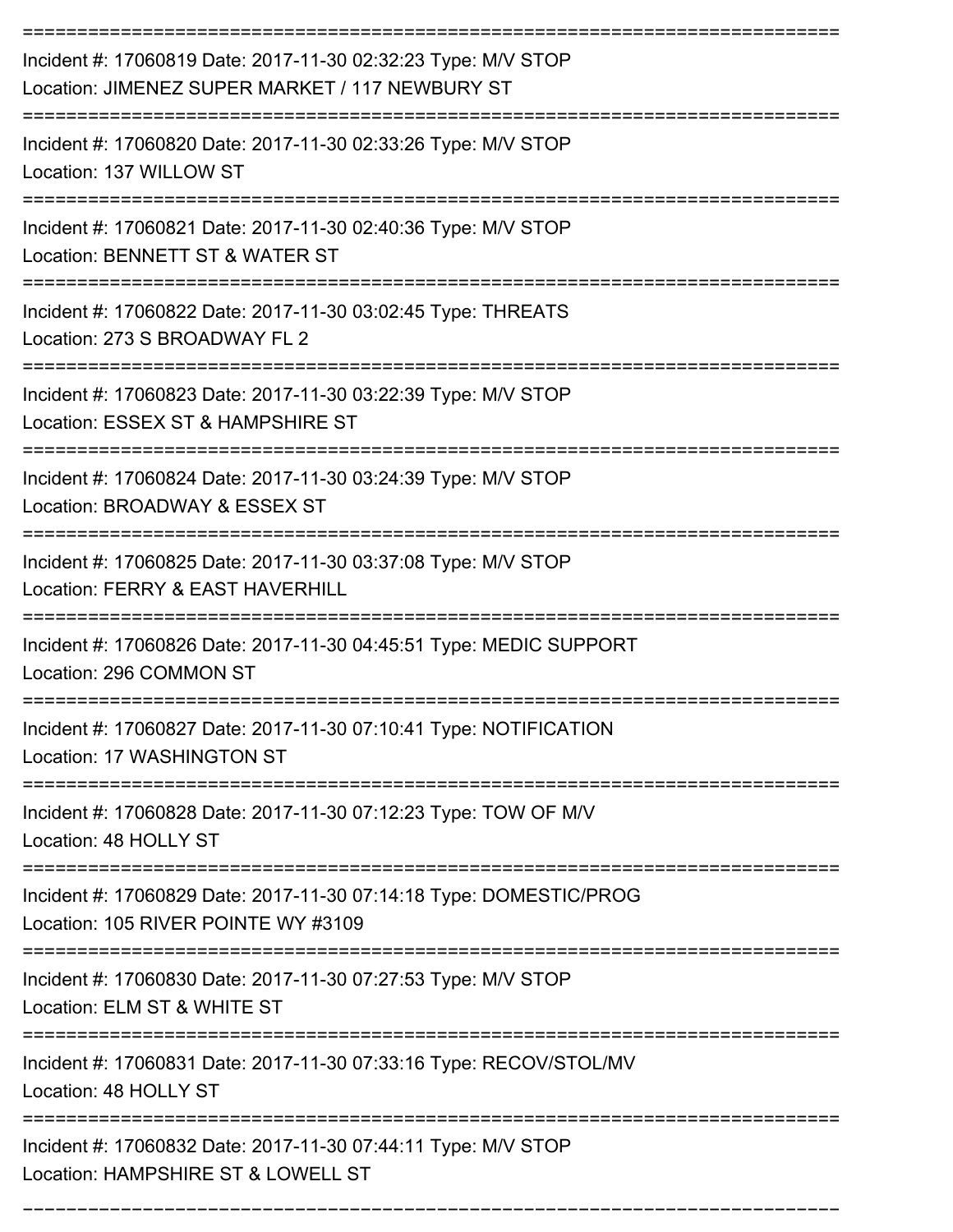| Incident #: 17060833 Date: 2017-11-30 07:50:11 Type: M/V STOP<br>Location: MERRIMACK & SOUTH UNION                                |
|-----------------------------------------------------------------------------------------------------------------------------------|
| Incident #: 17060834 Date: 2017-11-30 07:53:49 Type: SHOPLIFTING<br>Location: WALGREENS / 135 BROADWAY                            |
| Incident #: 17060836 Date: 2017-11-30 07:59:22 Type: AUTO ACC/NO PI<br>Location: MERRIMACK ST & S UNION ST                        |
| Incident #: 17060835 Date: 2017-11-30 07:59:37 Type: M/V STOP<br>Location: NEWTON ST & SALEM ST                                   |
| Incident #: 17060837 Date: 2017-11-30 08:11:11 Type: M/V STOP<br>Location: HAMPSHIRE ST & LOWELL ST                               |
| Incident #: 17060838 Date: 2017-11-30 08:18:10 Type: MV/BLOCKING<br>Location: 68 FOSTER ST                                        |
| Incident #: 17060839 Date: 2017-11-30 08:40:44 Type: INVESTIGATION<br>Location: 203 WILLOW ST                                     |
| Incident #: 17060840 Date: 2017-11-30 08:47:13 Type: CK WELL BEING<br>Location: 161 MAY ST<br>----------------------------------- |
| Incident #: 17060841 Date: 2017-11-30 08:57:51 Type: LARCENY/PAST<br>Location: BETHEL CAR CO / 4 MEDFORD ST                       |
| Incident #: 17060842 Date: 2017-11-30 09:33:27 Type: AUTO ACC/NO PI<br>Location: WASHINGTON MILLS / 240 CANAL ST                  |
| Incident #: 17060843 Date: 2017-11-30 09:37:14 Type: THREATS<br>Location: 28 TREMONT ST                                           |
| Incident #: 17060844 Date: 2017-11-30 09:38:07 Type: M/V STOP<br>Location: 45 FRANKLIN ST                                         |
| Incident #: 17060845 Date: 2017-11-30 09:40:43 Type: ALARM/BURG<br>Location: IGLESIA LIBRE / 774 ESSEX ST                         |
| Incident #: 17060846 Date: 2017-11-30 09:56:06 Type: WARRANT SERVE<br>Location: 3 DURHAM ST FL 1STFL                              |
|                                                                                                                                   |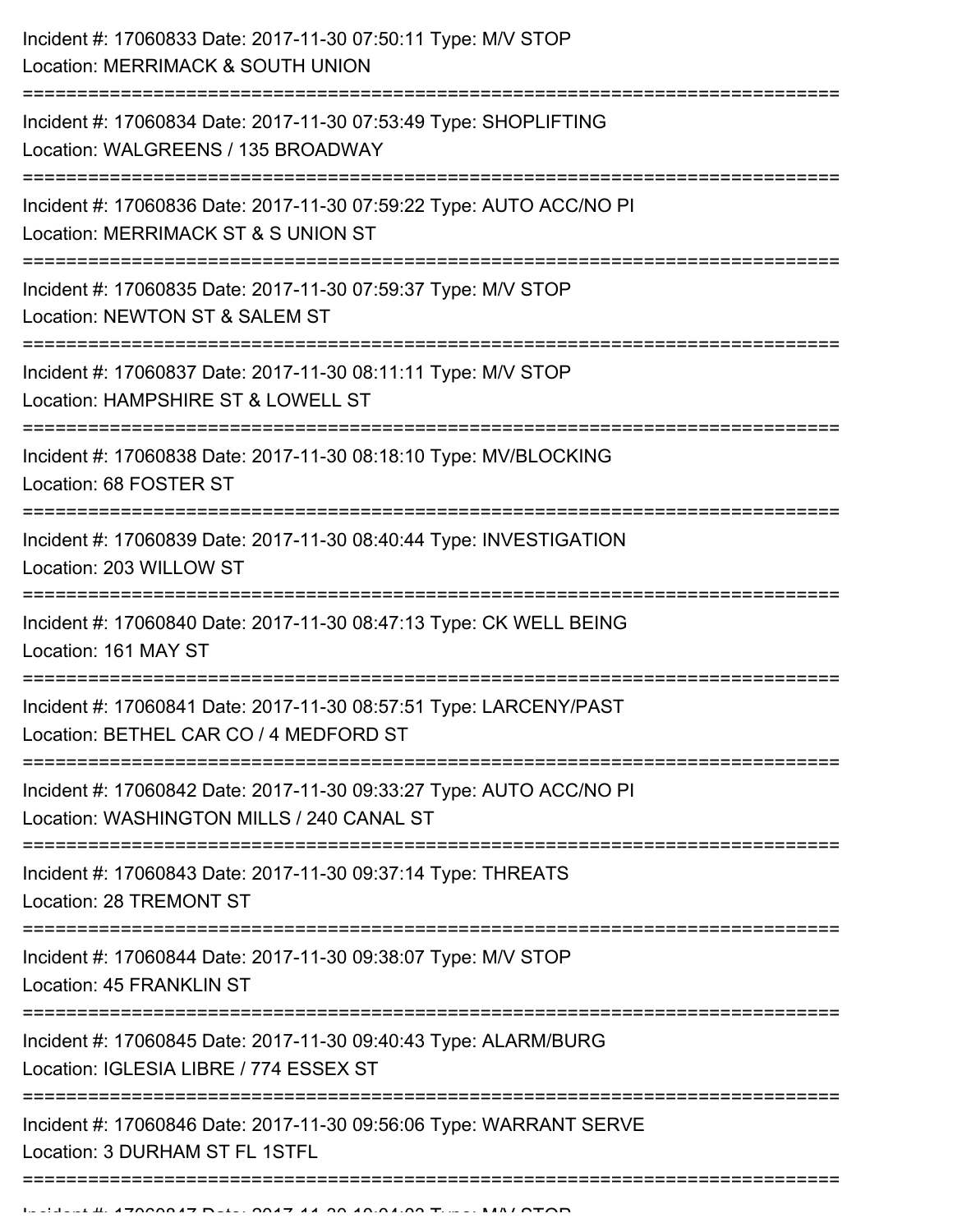| Location: 40 WINTHROP AV                                                                                              |
|-----------------------------------------------------------------------------------------------------------------------|
| Incident #: 17060848 Date: 2017-11-30 10:38:22 Type: M/V STOP<br>Location: 37 SHATTUCK ST<br>------------             |
| Incident #: 17060849 Date: 2017-11-30 10:54:02 Type: GENERAL SERV<br>Location: WEATHERBEE SCHOOL / 75 NEWTON ST       |
| Incident #: 17060851 Date: 2017-11-30 10:56:28 Type: SUS PERS/MV<br>Location: 33 BIGELOW ST                           |
| Incident #: 17060850 Date: 2017-11-30 10:56:45 Type: M/V STOP<br>Location: 51 MANN ST                                 |
| Incident #: 17060852 Date: 2017-11-30 10:58:02 Type: B&E/MV/PAST<br>Location: SANTO DOMINGO MOTORS / 415 HAVERHILL ST |
| Incident #: 17060853 Date: 2017-11-30 11:09:10 Type: M/V STOP<br>Location: LOWELL ST & MARGIN ST                      |
| Incident #: 17060854 Date: 2017-11-30 11:29:31 Type: WARRANT SERVE<br>Location: 27 KENDALL ST                         |
| Incident #: 17060855 Date: 2017-11-30 11:33:56 Type: ANIMAL COMPL<br>Location: 66 MELVIN ST                           |
| Incident #: 17060856 Date: 2017-11-30 11:37:17 Type: M/V STOP<br>Location: 139 S UNION ST                             |
| Incident #: 17060857 Date: 2017-11-30 11:58:38 Type: SUS PERS/MV<br>Location: 104 EXETER ST                           |
| Incident #: 17060858 Date: 2017-11-30 12:01:14 Type: MEDIC SUPPORT<br>Location: OLIVER SCHOOL / 183 HAVERHILL ST      |
| Incident #: 17060859 Date: 2017-11-30 12:21:47 Type: COURT DOC SERVE<br>Location: ARLINGTON SCHOOL / 150 ARLINGTON ST |
| Incident #: 17060860 Date: 2017-11-30 12:55:25 Type: GENERAL SERV<br>Location: 47 MECHANIC ST                         |
| Incident #: 17060861 Date: 2017-11-30 13:01:30 Type: CK WELL BEING                                                    |

Location: 29 KENDRICK ST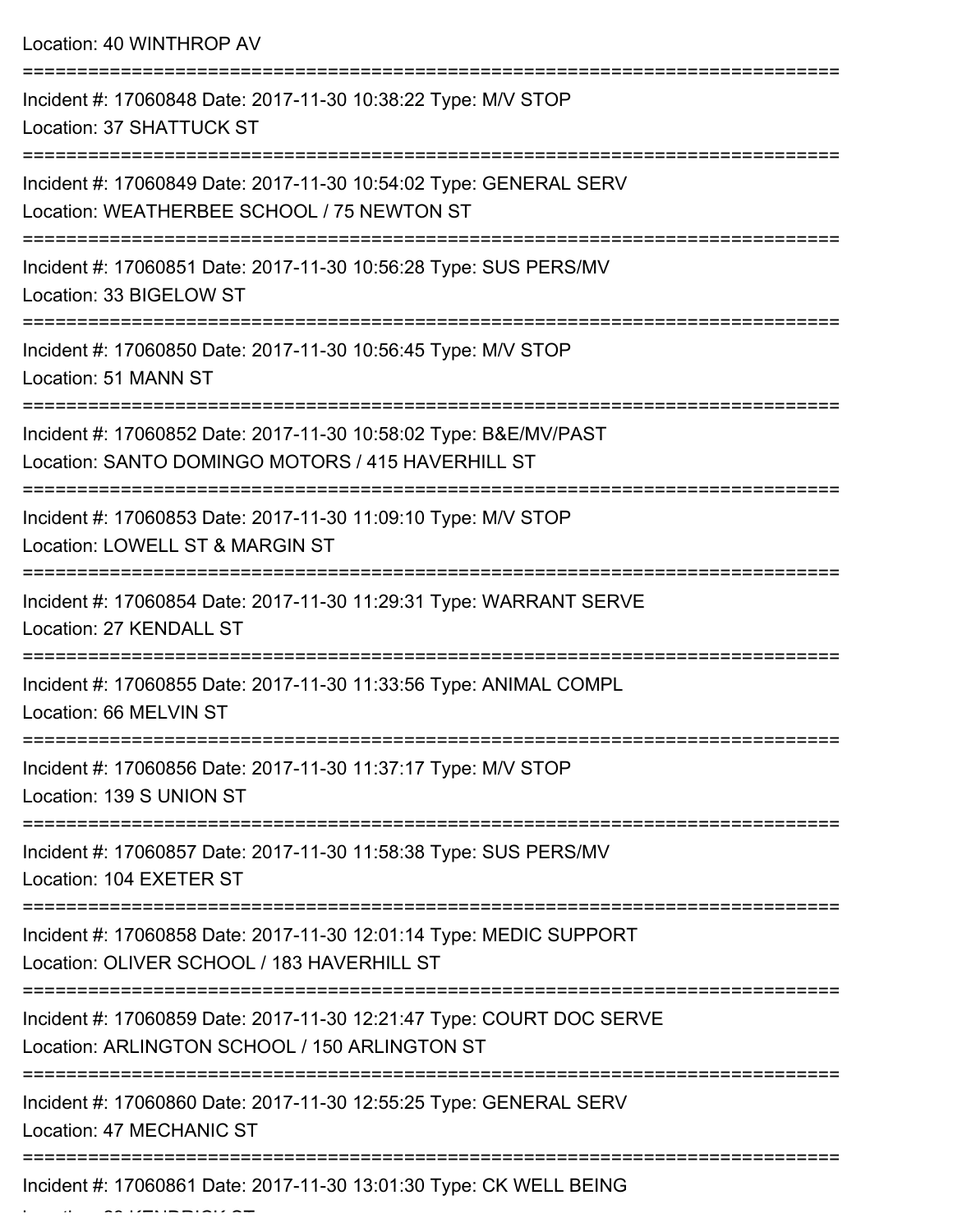| Incident #: 17060862 Date: 2017-11-30 13:11:18 Type: M/V STOP<br>Location: BOXFORD ST & S UNION ST                                                      |
|---------------------------------------------------------------------------------------------------------------------------------------------------------|
| Incident #: 17060863 Date: 2017-11-30 13:19:21 Type: STOLEN PROP<br>Location: 42 ALBION ST FL 1ST                                                       |
| Incident #: 17060864 Date: 2017-11-30 13:30:41 Type: NOTIFICATION<br>Location: 11 DANA ST                                                               |
| Incident #: 17060865 Date: 2017-11-30 13:47:13 Type: M/V STOP<br>Location: ANDOVER ST & S UNION ST                                                      |
| Incident #: 17060866 Date: 2017-11-30 13:48:18 Type: SUS PERS/MV<br>Location: BRUCE SCHOOL / 135 BUTLER ST                                              |
| Incident #: 17060867 Date: 2017-11-30 14:13:37 Type: LARCENY/PAST<br>Location: 23 BYRON AV                                                              |
| Incident #: 17060868 Date: 2017-11-30 14:13:59 Type: TRESPASSING<br>Location: 44 UNION ST                                                               |
| =========================<br>Incident #: 17060869 Date: 2017-11-30 14:15:11 Type: TENANT PROB<br>Location: 52 COMMON ST                                 |
| Incident #: 17060870 Date: 2017-11-30 14:20:38 Type: ALARM/BURG<br>Location: TRIUNFEL / 16 HAWLEY ST                                                    |
| Incident #: 17060871 Date: 2017-11-30 14:25:11 Type: 209A/SERVE<br>Location: 7 MCFARLIN CT                                                              |
| Incident #: 17060872 Date: 2017-11-30 14:34:40 Type: DISTURBANCE<br>Location: RD SUPERMARKET / 354 BROADWAY                                             |
| ___________________________________<br>Incident #: 17060873 Date: 2017-11-30 14:47:06 Type: INVESTIGATION<br>Location: WEATHERBEE SCHOOL / 75 NEWTON ST |
| Incident #: 17060874 Date: 2017-11-30 14:53:08 Type: 209A/SERVE<br>Location: 191 MAPLE ST                                                               |
| Incident #: 17060875 Date: 2017-11-30 15:04:47 Type: SUS PERS/MV<br>Location: AUTO ZONE / 360 BROADWAY                                                  |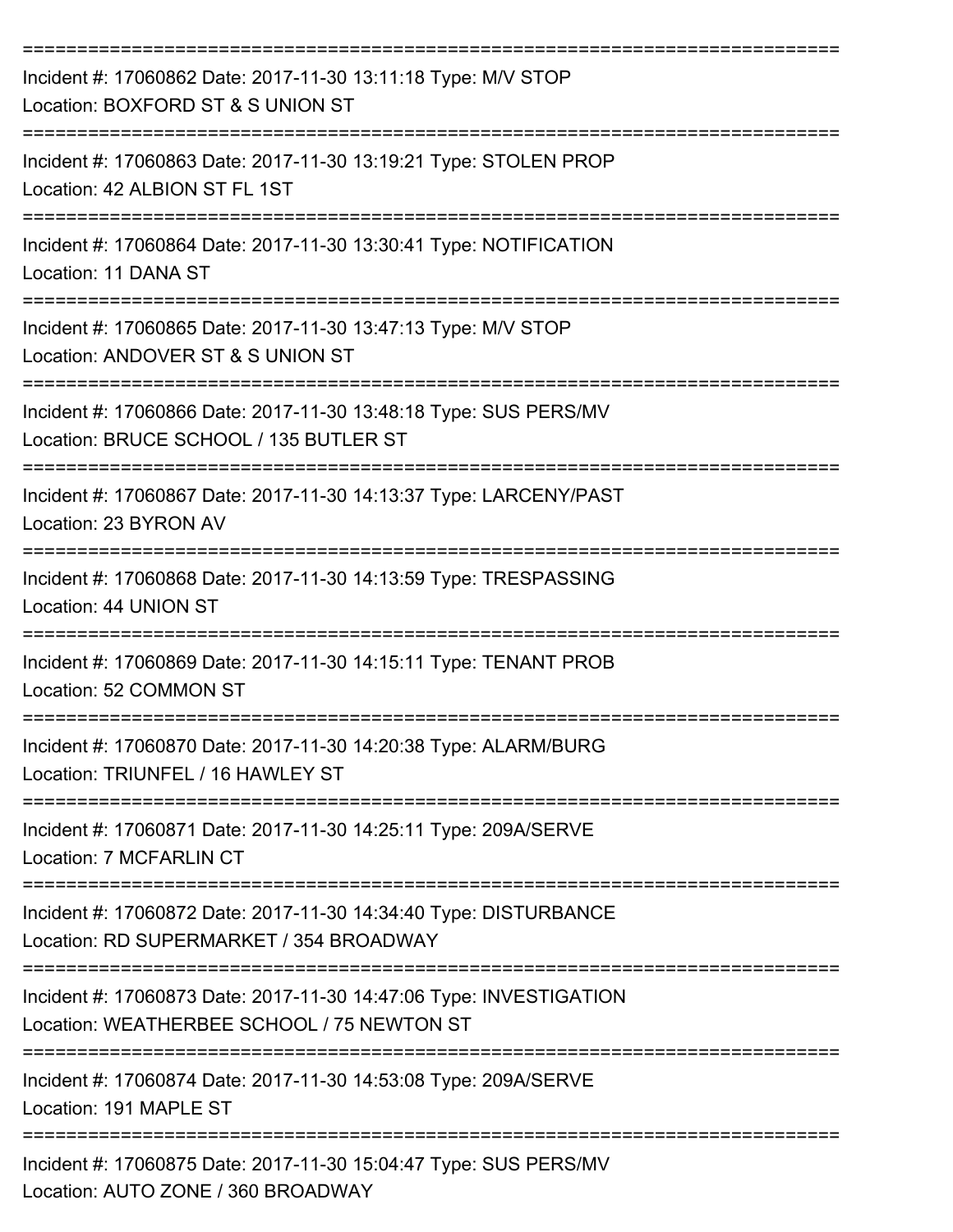| Incident #: 17060876 Date: 2017-11-30 15:29:36 Type: MEDIC SUPPORT<br>Location: MERRIMACK ST & PARKER ST                                  |
|-------------------------------------------------------------------------------------------------------------------------------------------|
| Incident #: 17060877 Date: 2017-11-30 15:31:11 Type: THREATS<br>Location: SOUTH LAWRENCE EAST SCHOOL / 165 CRAWFORD ST                    |
| Incident #: 17060878 Date: 2017-11-30 15:32:07 Type: DISTURBANCE<br>Location: 570 S UNION ST #APT7                                        |
| ==============<br>Incident #: 17060879 Date: 2017-11-30 15:42:33 Type: E911 HANGUP<br>Location: NOTRE DAME HIGH SCHOOL / 205 HAMPSHIRE ST |
| Incident #: 17060880 Date: 2017-11-30 15:51:13 Type: 209A/SERVE<br>Location: 18 SUMMIT AV                                                 |
| Incident #: 17060881 Date: 2017-11-30 15:52:45 Type: A&B D/W/ PROG<br>Location: 198 PARK ST FL 1                                          |
| Incident #: 17060882 Date: 2017-11-30 15:54:49 Type: SUS PERS/MV<br>Location: 321 LAWRENCE ST                                             |
| Incident #: 17060884 Date: 2017-11-30 15:56:14 Type: SHOPLIFTING<br>Location: MARKET BASKET / 700 ESSEX ST                                |
| Incident #: 17060883 Date: 2017-11-30 15:56:43 Type: M/V STOP<br>Location: 350 MERRIMACK ST                                               |
| Incident #: 17060885 Date: 2017-11-30 16:01:32 Type: TOW OF M/V<br>Location: 118 THOREAU WAY                                              |
| Incident #: 17060887 Date: 2017-11-30 16:01:37 Type: CK WELL BEING<br>Location: 54 FOSTER ST #APT1                                        |
| Incident #: 17060886 Date: 2017-11-30 16:03:24 Type: DISABLED MV<br>Location: CANAL ST & UNION ST                                         |
| Incident #: 17060888 Date: 2017-11-30 16:19:10 Type: M/V STOP<br>Location: 205 BRUCE ST                                                   |
| Incident #: 17060889 Date: 2017-11-30 16:31:57 Type: LIC PLATE STO<br>Location: 10 HOFFMAN AV                                             |

===========================================================================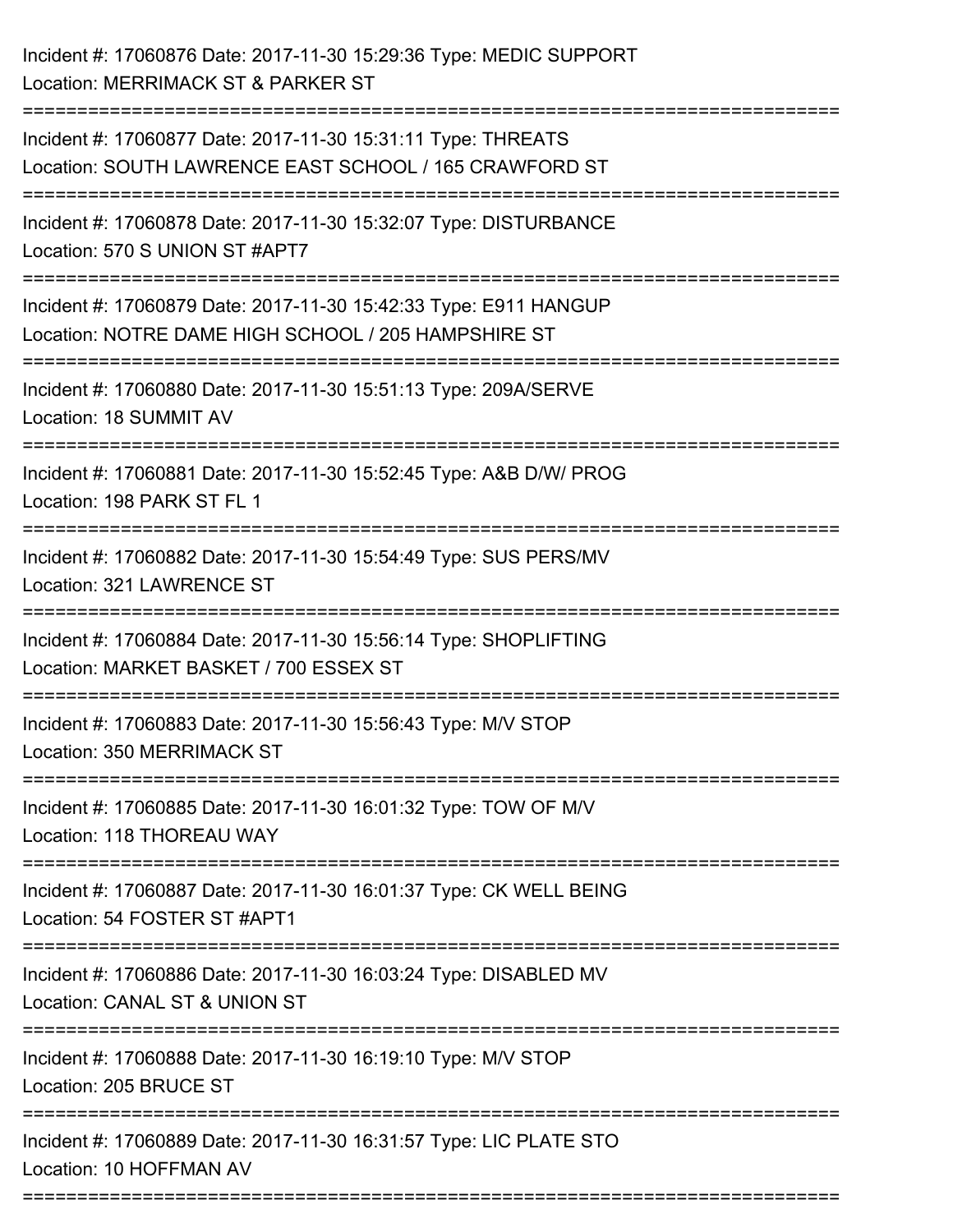| Incident #: 17060890 Date: 2017-11-30 16:39:26 Type: DISTURBANCE<br>Location: 51 HIGH ST                                               |
|----------------------------------------------------------------------------------------------------------------------------------------|
| Incident #: 17060891 Date: 2017-11-30 16:42:20 Type: 209A/SERVE<br>Location: 81 HAVERHILL ST                                           |
| Incident #: 17060893 Date: 2017-11-30 16:50:26 Type: LOST PROPERTY<br>Location: 89 GREENWOOD ST #2 FL 2                                |
| Incident #: 17060892 Date: 2017-11-30 16:51:41 Type: 209A/SERVE<br>Location: 42 TEXAS AV                                               |
| Incident #: 17060895 Date: 2017-11-30 17:07:14 Type: NOTIFICATION<br>Location: 46 KENDALL ST                                           |
| Incident #: 17060894 Date: 2017-11-30 17:07:19 Type: SPECIAL CHECK<br>Location: ISLAND ST & UNION ST<br>-----------------------        |
| Incident #: 17060896 Date: 2017-11-30 17:08:43 Type: 209A/SERVE<br>Location: 220 OSGOOD ST<br>-------------------                      |
| Incident #: 17060897 Date: 2017-11-30 17:12:30 Type: VIO CITY ORD<br>Location: BRUCE SCHOOL / 135 BUTLER ST<br>======================= |
| Incident #: 17060898 Date: 2017-11-30 17:14:23 Type: GENERAL SERV<br>Location: RT 114 & RT 495                                         |
| Incident #: 17060899 Date: 2017-11-30 17:17:35 Type: FIGHT<br>Location: 75 NEWTON ST                                                   |
| Incident #: 17060900 Date: 2017-11-30 17:19:58 Type: MV/BLOCKING<br>Location: 4 KENWOOD PL                                             |
| Incident #: 17060901 Date: 2017-11-30 17:34:21 Type: MAL DAMAGE<br>Location: 2 TRENTON ST                                              |
| Incident #: 17060902 Date: 2017-11-30 17:36:29 Type: ALARM/BURG<br>Location: 31 MANCHESTER ST #2                                       |
| Incident #: 17060903 Date: 2017-11-30 17:39:56 Type: THREATS<br>Location: WALK IN WALK IN / 28 TREMONT ST FL B                         |
|                                                                                                                                        |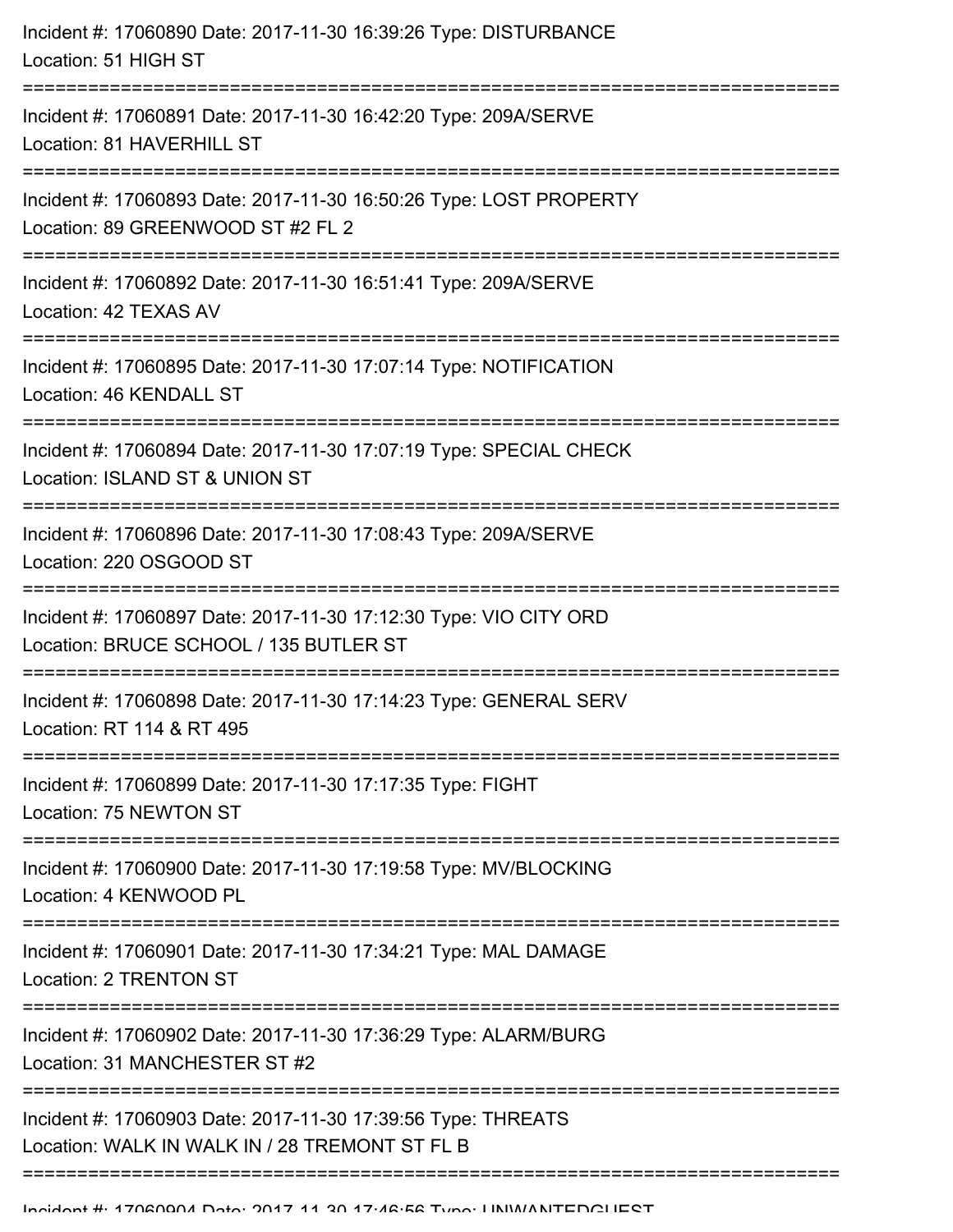Location: 105 BROADWAY

| Incident #: 17060905 Date: 2017-11-30 17:48:21 Type: ALARM/BURG<br>Location: 55 BRADFORD ST                    |
|----------------------------------------------------------------------------------------------------------------|
| Incident #: 17060906 Date: 2017-11-30 17:50:05 Type: M/V STOP<br>Location: BODWELL ST & GREENWOOD ST           |
| Incident #: 17060907 Date: 2017-11-30 17:54:33 Type: M/V STOP<br>Location: MERRIMACK ST & S BROADWAY           |
| Incident #: 17060908 Date: 2017-11-30 18:05:02 Type: M/V STOP<br>Location: ARLINGTON ST & BROADWAY             |
| Incident #: 17060909 Date: 2017-11-30 18:08:02 Type: A&B PAST<br>Location: COR UNUM MEAL CENTER / 191 SALEM ST |
| Incident #: 17060910 Date: 2017-11-30 18:08:41 Type: DISTURBANCE<br>Location: 95 STEARNS AV FL 1               |
| Incident #: 17060911 Date: 2017-11-30 18:15:15 Type: MEDIC SUPPORT<br>Location: 126 BERNARD AV                 |
| Incident #: 17060912 Date: 2017-11-30 18:22:45 Type: NOTIFICATION<br>Location: 34 FERN ST #2                   |
| Incident #: 17060913 Date: 2017-11-30 18:45:36 Type: SUS PERS/MV<br>Location: 4 ORCHARD ST                     |
| Incident #: 17060914 Date: 2017-11-30 19:03:41 Type: M/V STOP<br>Location: CENTRAL BRIDGE / 0 MERRIMACK ST     |
| Incident #: 17060915 Date: 2017-11-30 19:07:57 Type: ANIMAL COMPL<br>Location: 30 HOBSON ST FL 1               |
| Incident #: 17060916 Date: 2017-11-30 19:09:14 Type: MV/BLOCKING<br>Location: 19 WILLOUGHBY ST                 |
| Incident #: 17060917 Date: 2017-11-30 19:14:35 Type: AUTO ACC/NO PI<br>Location: 78 WATER ST                   |
| Incident #: 17060918 Date: 2017-11-30 19:20:36 Type: M/V STOP                                                  |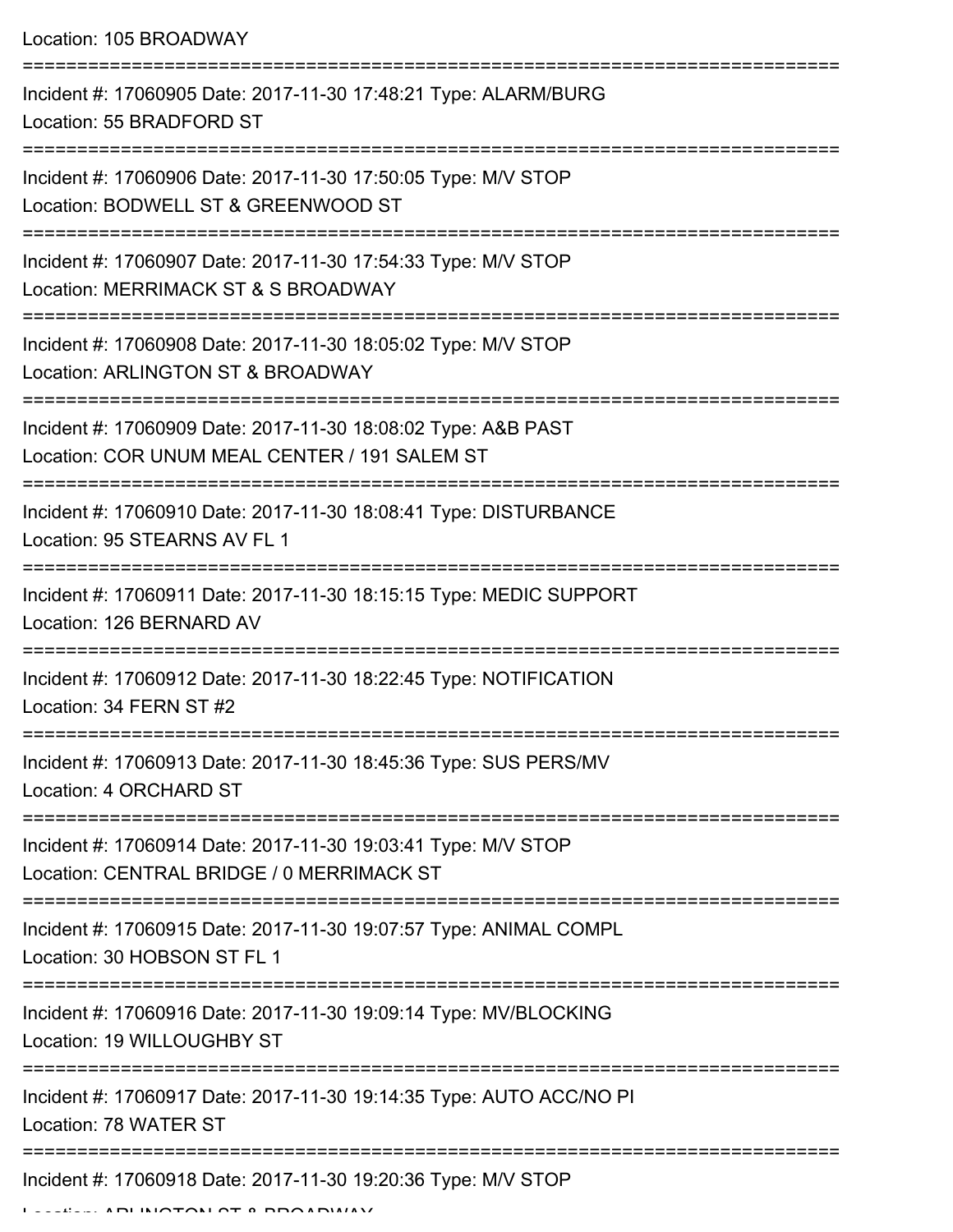| Incident #: 17060919 Date: 2017-11-30 19:28:31 Type: AUTO ACC/NO PI<br>Location: 80 WATER ST                                      |
|-----------------------------------------------------------------------------------------------------------------------------------|
| Incident #: 17060920 Date: 2017-11-30 19:40:04 Type: TOW/REPOSSED<br>Location: 57 SAUNDERS ST                                     |
| Incident #: 17060921 Date: 2017-11-30 19:58:11 Type: B&E/PAST<br>Location: 90 BEACON ST #4                                        |
| Incident #: 17060922 Date: 2017-11-30 19:59:52 Type: NOISE ORD<br>Location: 390 AMES ST                                           |
| Incident #: 17060923 Date: 2017-11-30 20:03:26 Type: M/V STOP<br>Location: 600 ESSEX ST                                           |
| Incident #: 17060924 Date: 2017-11-30 20:08:57 Type: ALARM/HOLD<br>Location: 54 PHILLIPS ST                                       |
| Incident #: 17060926 Date: 2017-11-30 20:27:25 Type: GENERAL SERV<br>Location: 1 CAMDEN ST #1                                     |
| Incident #: 17060925 Date: 2017-11-30 20:27:38 Type: M/V STOP<br>Location: ESSEX ST & HAMPSHIRE ST                                |
| Incident #: 17060927 Date: 2017-11-30 20:40:52 Type: SUS PERS/MV<br>Location: ALLSTON ST & HIGH ST                                |
| Incident #: 17060928 Date: 2017-11-30 20:52:37 Type: LOUD NOISE<br><b>Location: FLORENCE ST</b>                                   |
| Incident #: 17060929 Date: 2017-11-30 20:55:18 Type: MEDIC SUPPORT<br>Location: 800 ESSEX ST FL 1                                 |
| -------------------------<br>Incident #: 17060930 Date: 2017-11-30 21:04:45 Type: SHOTS FIRED<br>Location: JACKSON ST & SUMMER ST |
| Incident #: 17060931 Date: 2017-11-30 21:06:36 Type: KEEP PEACE<br>Location: 70 DRACUT ST                                         |
| Incident #: 17060933 Date: 2017-11-30 21:12:44 Type: THREATS<br>Location: WALK IN WALK IN / BAILEY ST & S UNION ST                |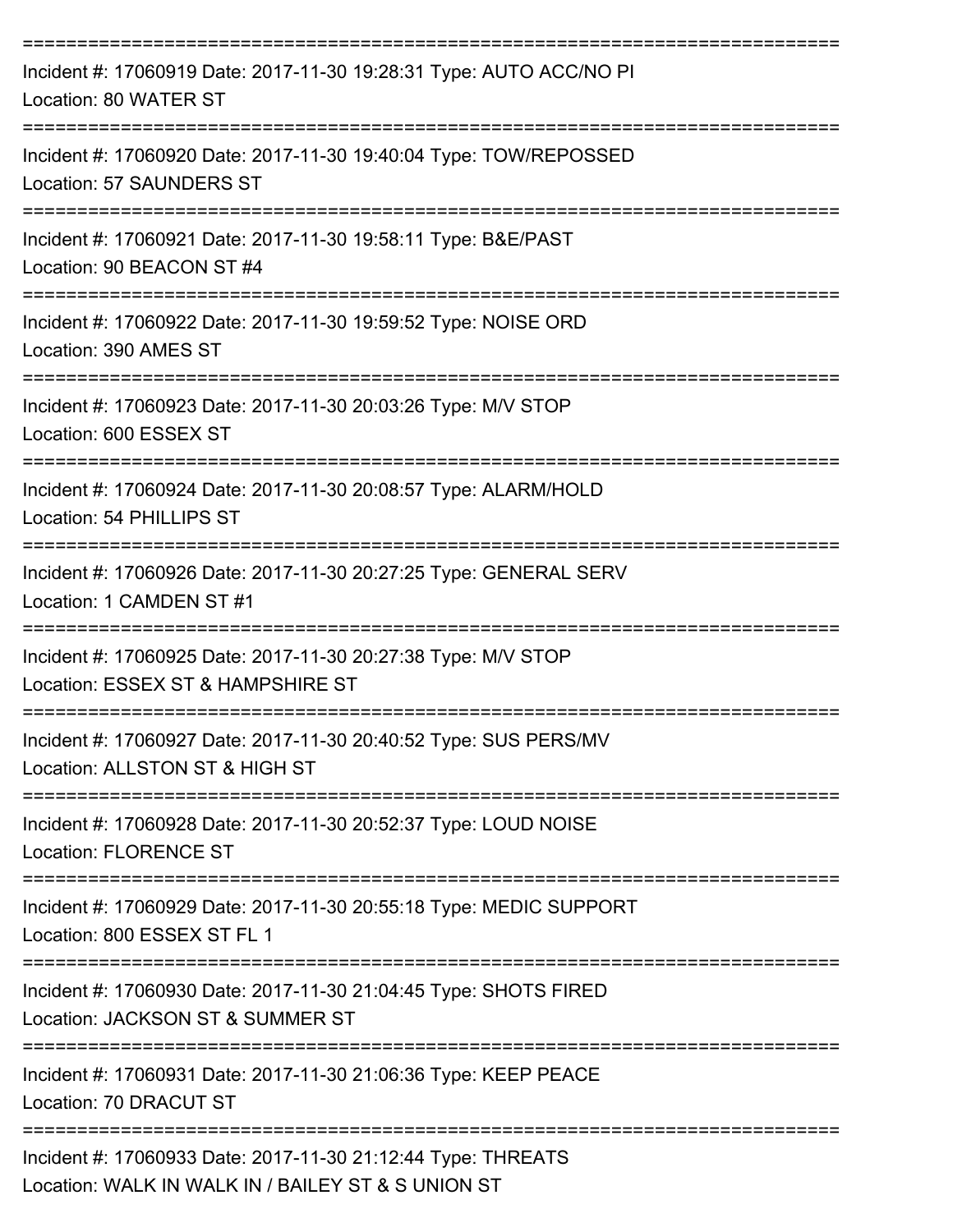| Incident #: 17060932 Date: 2017-11-30 21:19:38 Type: M/V STOP<br>Location: 2 HIGHGATE ST                                                                             |
|----------------------------------------------------------------------------------------------------------------------------------------------------------------------|
| Incident #: 17060934 Date: 2017-11-30 21:40:10 Type: MAN DOWN<br>Location: 320 S BROADWAY                                                                            |
| Incident #: 17060935 Date: 2017-11-30 21:47:59 Type: M/V STOP<br>Location: BROADWAY & METHUEN ST                                                                     |
| Incident #: 17060936 Date: 2017-11-30 21:57:14 Type: TOW OF M/V<br>Location: 2 INMAN ST                                                                              |
| Incident #: 17060937 Date: 2017-11-30 21:58:26 Type: M/V STOP<br>Location: CANAL ST & MARSTON ST                                                                     |
| Incident #: 17060938 Date: 2017-11-30 22:01:25 Type: ALARM/BURG<br>Location: HAPPY TIME LAUNDRY MAT / 191 PARKER ST<br><u> : = = = = = = = = = = = = = = = = = =</u> |
| Incident #: 17060939 Date: 2017-11-30 22:02:22 Type: INVEST CONT<br>Location: 192 GARDEN ST                                                                          |
| Incident #: 17060940 Date: 2017-11-30 22:22:11 Type: DISTURBANCE<br>Location: 34 PARKER ST                                                                           |
| Incident #: 17060941 Date: 2017-11-30 22:32:50 Type: ALARM/BURG<br>Location: DUNKIN DONUTS / 226 WINTHROP AV                                                         |
| Incident #: 17060942 Date: 2017-11-30 22:42:27 Type: DOMESTIC/PROG<br>Location: 16 HOLLY ST                                                                          |
| Incident #: 17060943 Date: 2017-11-30 22:59:55 Type: SPECIAL CHECK<br>Location: 50 ISLAND ST                                                                         |
| Incident #: 17060944 Date: 2017-11-30 23:13:46 Type: SUS PERS/MV<br>Location: 63 AMES ST                                                                             |
| Incident #: 17060945 Date: 2017-11-30 23:16:06 Type: DISTURBANCE<br>Location: 98 BRADFORD ST                                                                         |
| Incident #: 17060946 Date: 2017-11-30 23:40:54 Type: SHOPLIFTING<br>Location: 320 S BROADWAY                                                                         |
|                                                                                                                                                                      |